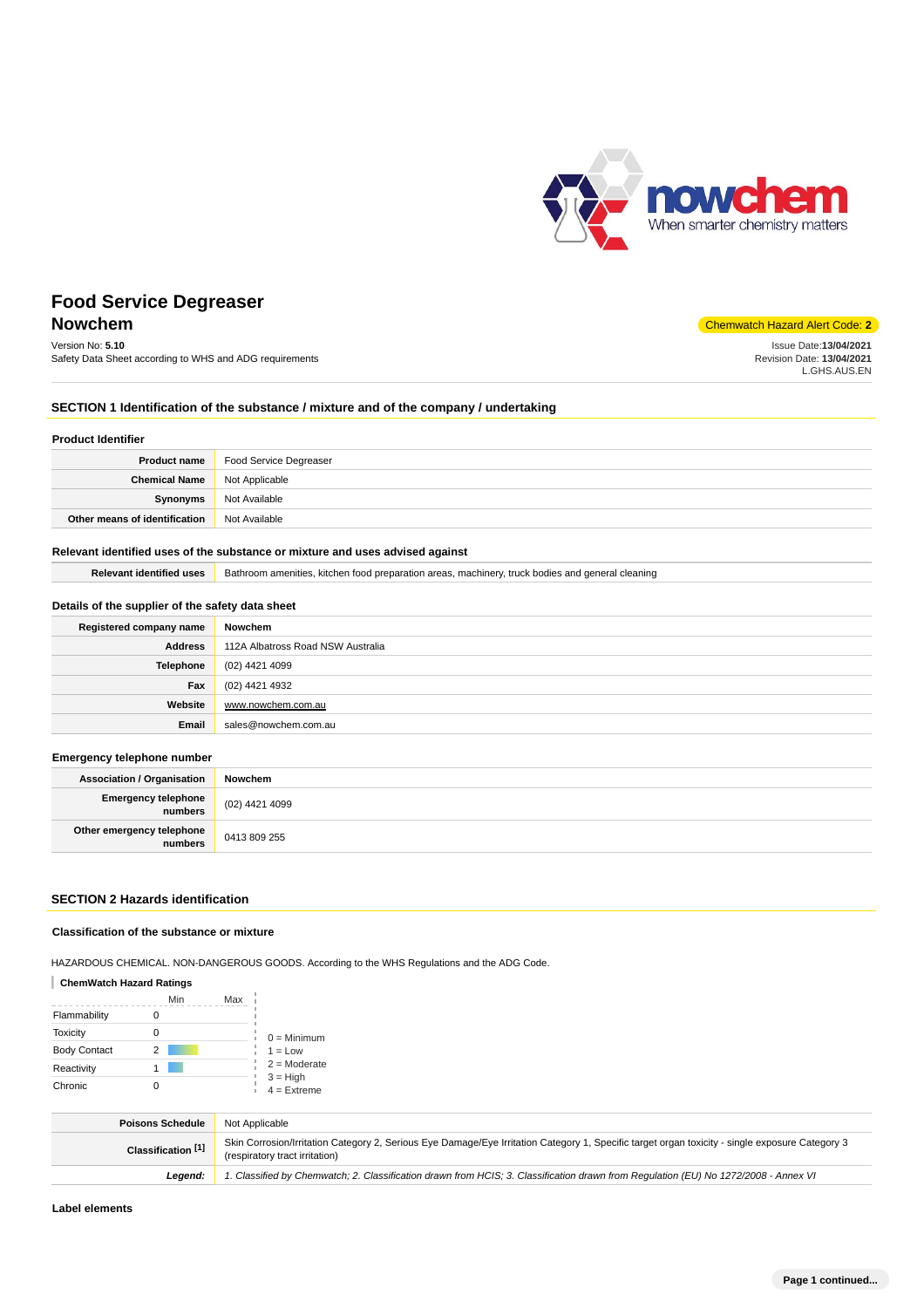| Hazard pictogram(s)                          |                                                                                                                                  |
|----------------------------------------------|----------------------------------------------------------------------------------------------------------------------------------|
| Signal word                                  | <b>Danger</b>                                                                                                                    |
| Hazard statement(s)                          |                                                                                                                                  |
| H315                                         | Causes skin irritation.                                                                                                          |
| H318                                         | Causes serious eye damage.                                                                                                       |
| H335                                         | May cause respiratory irritation.                                                                                                |
| <b>Precautionary statement(s) General</b>    |                                                                                                                                  |
| P101                                         | If medical advice is needed, have product container or label at hand.                                                            |
| P102                                         | Keep out of reach of children.                                                                                                   |
| P103                                         | Read carefully and follow all instructions.                                                                                      |
| <b>Precautionary statement(s) Prevention</b> |                                                                                                                                  |
| P271                                         | Use only outdoors or in a well-ventilated area.                                                                                  |
| P280                                         | Wear protective gloves/protective clothing/eye protection/face protection/hearing protection/                                    |
| P261                                         | Avoid breathing mist/vapours/spray.                                                                                              |
| <b>Precautionary statement(s) Response</b>   |                                                                                                                                  |
| P305+P351+P338                               | IF IN EYES: Rinse cautiously with water for several minutes. Remove contact lenses, if present and easy to do. Continue rinsing. |
| P310                                         | Immediately call a POISON CENTER/doctor/                                                                                         |
| P302+P352                                    | IF ON SKIN: Wash with plenty of water.                                                                                           |
| P304+P340                                    | IF INHALED: Remove person to fresh air and keep comfortable for breathing.                                                       |
| P332+P313                                    | If skin irritation occurs: Get medical advice/attention.                                                                         |
| P362+P364                                    | Take off contaminated clothing and wash it before reuse.                                                                         |
| <b>Precautionary statement(s) Storage</b>    |                                                                                                                                  |
| P405                                         | Store locked up.                                                                                                                 |
|                                              |                                                                                                                                  |

| -----     |                                                                  |
|-----------|------------------------------------------------------------------|
| P403+P233 | Store in a well-ventilated place. Keep container tightly closed. |
|           |                                                                  |

## **Precautionary statement(s) Disposal**

**P501** Dispose of contents/container to authorised hazardous or special waste collection point in accordance with any local regulation.

## **SECTION 3 Composition / information on ingredients**

## **Substances**

See section below for composition of Mixtures

## **Mixtures**

| <b>CAS No</b> | %[weight] | Name                                             |
|---------------|-----------|--------------------------------------------------|
| 56539-66-3    | < 10      | 3-methoxy-3-methyl-1-butanol                     |
| 29387-86-8    | < 10      | propylene givcol monobutyl ether - mixed isomers |
| 7320-34-5     | < 10      | potassium pyrophosphate                          |
| 8046-53-5     | < 10      | (linear)alkylbenzenesulfonic acid, sodium salts  |
| 8051-30-7     | < 10      | diethanolamine cocoate                           |
| 2634-33-5     | <0.1      | 1.2-benzisothiazoline-3-one                      |

## **SECTION 4 First aid measures**

**Description of first aid measures**

| <b>Eye Contact</b> | If this product comes in contact with the eyes:<br>Immediately hold eyelids apart and flush the eye continuously with running water.<br>Ensure complete irrigation of the eye by keeping eyelids apart and away from eye and moving the eyelids by occasionally lifting the upper<br>and lower lids.<br>► Continue flushing until advised to stop by the Poisons Information Centre or a doctor, or for at least 15 minutes.<br>Transport to hospital or doctor without delay.<br>Removal of contact lenses after an eye injury should only be undertaken by skilled personnel. |
|--------------------|---------------------------------------------------------------------------------------------------------------------------------------------------------------------------------------------------------------------------------------------------------------------------------------------------------------------------------------------------------------------------------------------------------------------------------------------------------------------------------------------------------------------------------------------------------------------------------|
|--------------------|---------------------------------------------------------------------------------------------------------------------------------------------------------------------------------------------------------------------------------------------------------------------------------------------------------------------------------------------------------------------------------------------------------------------------------------------------------------------------------------------------------------------------------------------------------------------------------|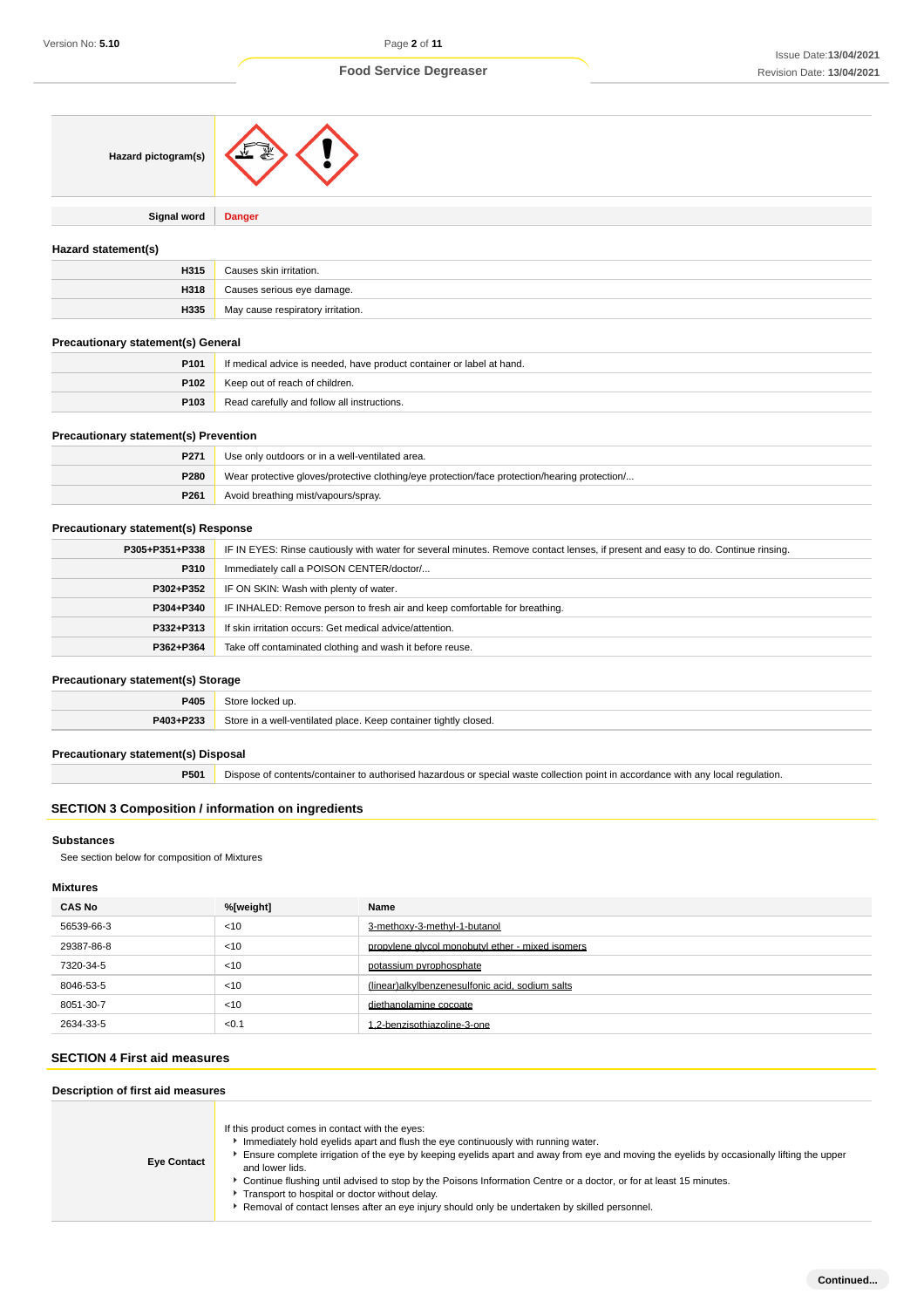| <b>Skin Contact</b> | If skin contact occurs:<br>Immediately remove all contaminated clothing, including footwear.<br>Flush skin and hair with running water (and soap if available).<br>Seek medical attention in event of irritation.                                                                                                                                                                                                                                                                               |
|---------------------|-------------------------------------------------------------------------------------------------------------------------------------------------------------------------------------------------------------------------------------------------------------------------------------------------------------------------------------------------------------------------------------------------------------------------------------------------------------------------------------------------|
| Inhalation          | If fumes or combustion products are inhaled remove from contaminated area.<br>Lay patient down. Keep warm and rested.<br>Prostheses such as false teeth, which may block airway, should be removed, where possible, prior to initiating first aid procedures.<br>Apply artificial respiration if not breathing, preferably with a demand valve resuscitator, bag-valve mask device, or pocket mask as trained.<br>Perform CPR if necessary.<br>Transport to hospital, or doctor, without delay. |
| Ingestion           | Immediately give a glass of water.<br>First aid is not generally required. If in doubt, contact a Poisons Information Centre or a doctor.                                                                                                                                                                                                                                                                                                                                                       |

### **Indication of any immediate medical attention and special treatment needed**

Any material aspirated during vomiting may produce lung injury. Therefore emesis should not be induced mechanically or pharmacologically. Mechanical means should be used if it is considered necessary to evacuate the stomach contents; these include gastric lavage after endotracheal intubation. If spontaneous vomiting has occurred after ingestion, the patient should be monitored for difficult breathing, as adverse effects of aspiration into the lungs may be delayed up to 48 hours.

## **SECTION 5 Firefighting measures**

### **Extinguishing media**

- There is no restriction on the type of extinguisher which may be used.
- Use extinguishing media suitable for surrounding area.

### **Special hazards arising from the substrate or mixture**

| <b>Fire Incompatibility</b>    | Avoid contamination with oxidising agents i.e. nitrates, oxidising acids, chlorine bleaches, pool chlorine etc. as ignition may result                                                                                                                                                                                                                                                                                                                                                                                                                 |
|--------------------------------|--------------------------------------------------------------------------------------------------------------------------------------------------------------------------------------------------------------------------------------------------------------------------------------------------------------------------------------------------------------------------------------------------------------------------------------------------------------------------------------------------------------------------------------------------------|
| <b>Advice for firefighters</b> |                                                                                                                                                                                                                                                                                                                                                                                                                                                                                                                                                        |
| <b>Fire Fighting</b>           | Alert Fire Brigade and tell them location and nature of hazard.<br>• Wear breathing apparatus plus protective gloves in the event of a fire.<br>▶ Prevent, by any means available, spillage from entering drains or water courses.<br>Use fire fighting procedures suitable for surrounding area.<br>DO NOT approach containers suspected to be hot.<br>Cool fire exposed containers with water spray from a protected location.<br>If safe to do so, remove containers from path of fire.<br>Equipment should be thoroughly decontaminated after use. |
| <b>Fire/Explosion Hazard</b>   | carbon dioxide (CO2)<br>other pyrolysis products typical of burning organic material.<br>May emit poisonous fumes.<br>May emit corrosive fumes.                                                                                                                                                                                                                                                                                                                                                                                                        |
| <b>HAZCHEM</b>                 | Not Applicable                                                                                                                                                                                                                                                                                                                                                                                                                                                                                                                                         |

### **SECTION 6 Accidental release measures**

### **Personal precautions, protective equipment and emergency procedures**

See section 8

## **Environmental precautions**

See section 12

## **Methods and material for containment and cleaning up**

| <b>Minor Spills</b> | Environmental hazard - contain spillage.<br>Clean up all spills immediately.<br>Avoid breathing vapours and contact with skin and eyes.<br>• Control personal contact with the substance, by using protective equipment.<br>Contain and absorb spill with sand, earth, inert material or vermiculite.<br>$\blacktriangleright$ Wipe up.<br>Place in a suitable, labelled container for waste disposal.                                                                                                                                                                                                                                                                                                                                                                                                                                                                             |
|---------------------|------------------------------------------------------------------------------------------------------------------------------------------------------------------------------------------------------------------------------------------------------------------------------------------------------------------------------------------------------------------------------------------------------------------------------------------------------------------------------------------------------------------------------------------------------------------------------------------------------------------------------------------------------------------------------------------------------------------------------------------------------------------------------------------------------------------------------------------------------------------------------------|
| <b>Major Spills</b> | Environmental hazard - contain spillage.<br>Moderate hazard.<br>Clear area of personnel and move upwind.<br>Alert Fire Brigade and tell them location and nature of hazard.<br>▶ Wear breathing apparatus plus protective gloves.<br>▶ Prevent, by any means available, spillage from entering drains or water course.<br>Stop leak if safe to do so.<br>Contain spill with sand, earth or vermiculite.<br>Collect recoverable product into labelled containers for recycling.<br>Neutralise/decontaminate residue (see Section 13 for specific agent).<br>Collect solid residues and seal in labelled drums for disposal.<br>▶ Wash area and prevent runoff into drains.<br>After clean up operations, decontaminate and launder all protective clothing and equipment before storing and re-using.<br>If contamination of drains or waterways occurs, advise emergency services. |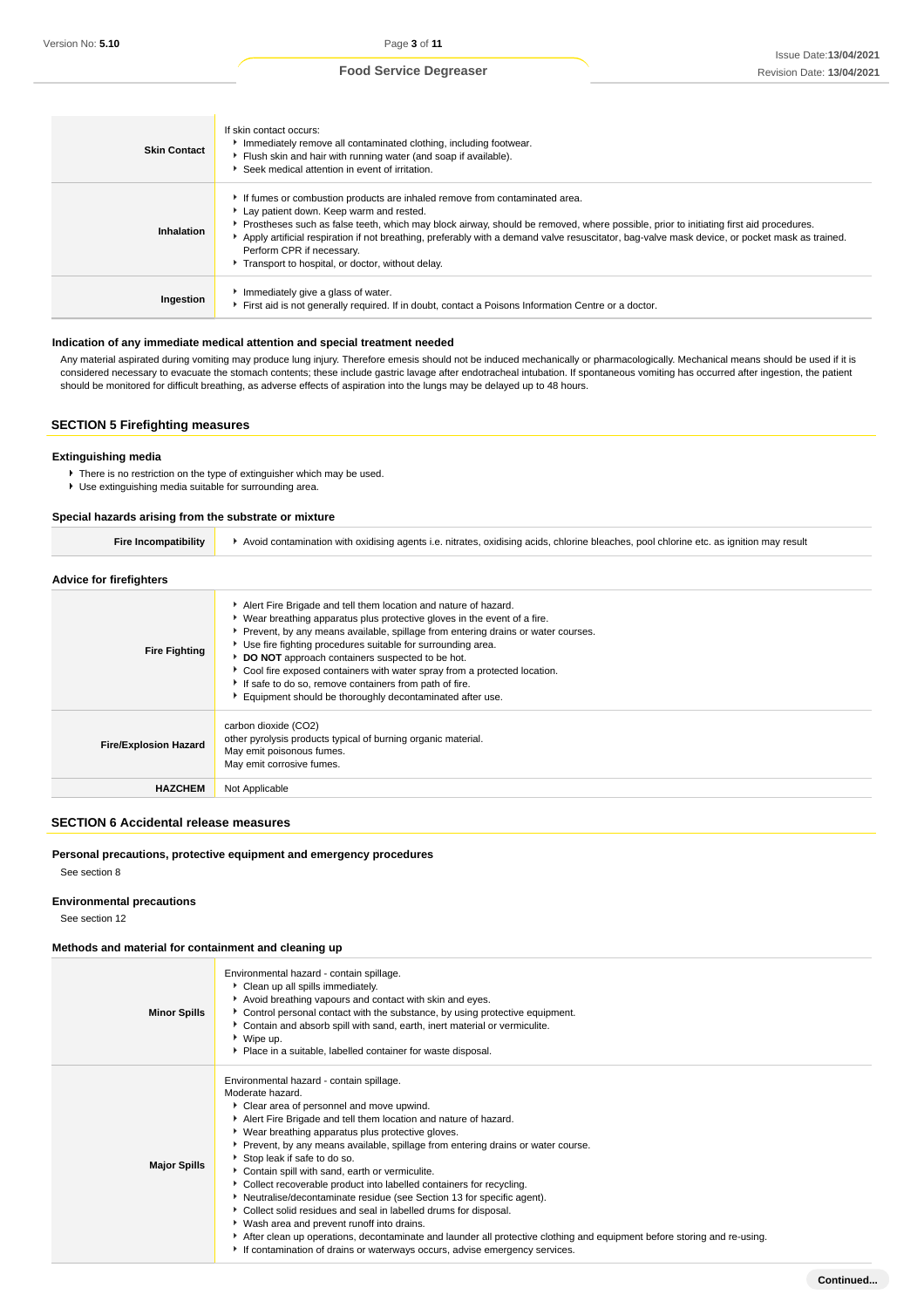Personal Protective Equipment advice is contained in Section 8 of the SDS.

### **SECTION 7 Handling and storage**

| Precautions for safe handling |                                                                                                                                                                                                                                                                                                                                                                                                                                                                                                                                                                                                                                                                                                                 |
|-------------------------------|-----------------------------------------------------------------------------------------------------------------------------------------------------------------------------------------------------------------------------------------------------------------------------------------------------------------------------------------------------------------------------------------------------------------------------------------------------------------------------------------------------------------------------------------------------------------------------------------------------------------------------------------------------------------------------------------------------------------|
| Safe handling                 | Avoid all personal contact, including inhalation.<br>▶ Wear protective clothing when risk of exposure occurs.<br>▶ Use in a well-ventilated area.<br>Avoid contact with incompatible materials.<br>V When handling, DO NOT eat, drink or smoke.<br>Keep containers securely sealed when not in use.<br>Avoid physical damage to containers.<br>Always wash hands with soap and water after handling.<br>• Work clothes should be laundered separately. Launder contaminated clothing before re-use.<br>Use good occupational work practice.<br>▶ Observe manufacturer's storage and handling recommendations contained within this SDS.<br>DO NOT allow clothing wet with material to stay in contact with skin |
| Other information             |                                                                                                                                                                                                                                                                                                                                                                                                                                                                                                                                                                                                                                                                                                                 |

### **Conditions for safe storage, including any incompatibilities**

| Suitable container      | Packing as recommended by manufacturer.<br>Check all containers are clearly labelled and free from leaks. |  |  |  |  |
|-------------------------|-----------------------------------------------------------------------------------------------------------|--|--|--|--|
| Storage incompatibility | Avoid reaction with oxidising agents                                                                      |  |  |  |  |

### **SECTION 8 Exposure controls / personal protection**

### **Control parameters**

**Occupational Exposure Limits (OEL)** Т

### **INGREDIENT DATA**

Not Available

ı

### **Emergency Limits**

| Ingredient                                          | TEEL-1               | TEEL-2    |                     | TEEL-3      |  |
|-----------------------------------------------------|----------------------|-----------|---------------------|-------------|--|
| potassium pyrophosphate                             | $61 \text{ mg/m}$ 3  | 680 mg/m3 |                     | 1,200 mg/m3 |  |
|                                                     |                      |           |                     |             |  |
| Ingredient                                          | <b>Original IDLH</b> |           | <b>Revised IDLH</b> |             |  |
| 3-methoxy-3-methyl-1-butanol                        | Not Available        |           | Not Available       |             |  |
| propylene glycol monobutyl<br>ether - mixed isomers | Not Available        |           | Not Available       |             |  |
| potassium pyrophosphate                             | Not Available        |           | Not Available       |             |  |
| (linear)alkylbenzenesulfonic<br>acid, sodium salts  | Not Available        |           | Not Available       |             |  |
| diethanolamine cocoate                              | Not Available        |           | Not Available       |             |  |
| 1.2-benzisothiazoline-3-one                         | Not Available        |           | Not Available       |             |  |

### **Occupational Exposure Banding**

| Ingredient                                          | <b>Occupational Exposure Band Rating</b>                                                                                                                                                                                                                                                 | <b>Occupational Exposure Band Limit</b> |
|-----------------------------------------------------|------------------------------------------------------------------------------------------------------------------------------------------------------------------------------------------------------------------------------------------------------------------------------------------|-----------------------------------------|
| 3-methoxy-3-methyl-1-butanol                        | E                                                                                                                                                                                                                                                                                        | $\leq 0.1$ ppm                          |
| propylene glycol monobutyl<br>ether - mixed isomers | E                                                                                                                                                                                                                                                                                        | $\leq 0.1$ ppm                          |
| potassium pyrophosphate                             | Е                                                                                                                                                                                                                                                                                        | $\leq$ 0.01 mg/m <sup>3</sup>           |
| (linear)alkylbenzenesulfonic<br>acid, sodium salts  | E                                                                                                                                                                                                                                                                                        | $\leq$ 0.01 mg/m <sup>3</sup>           |
| diethanolamine cocoate                              | Е                                                                                                                                                                                                                                                                                        | $\leq 0.1$ ppm                          |
| 1.2-benzisothiazoline-3-one                         | Е                                                                                                                                                                                                                                                                                        | $\leq$ 0.01 mg/m <sup>3</sup>           |
| Notes:                                              | Occupational exposure banding is a process of assigning chemicals into specific categories or bands based on a chemical's potency and the<br>adverse health outcomes associated with exposure. The output of this process is an occupational exposure band (OEB), which corresponds to a |                                         |

range of exposure concentrations that are expected to protect worker health.

### **MATERIAL DATA**

I

Sensory irritants are chemicals that produce temporary and undesirable side-effects on the eyes, nose or throat. Historically occupational exposure standards for these irritants have been based on observation of workers' responses to various airborne concentrations. Present day expectations require that nearly every individual should be protected against even minor sensory irritation and exposure standards are established using uncertainty factors or safety factors of 5 to 10 or more. On occasion animal no-observable-effect-levels (NOEL) are used to determine these limits where human results are unavailable. An additional approach, typically used by the TLV committee (USA) in determining respiratory standards for this group of chemicals, has been to assign ceiling values (TLV C) to rapidly acting irritants and to assign short-term exposure limits (TLV STELs) when the weight of evidence from irritation, bioaccumulation and other endpoints combine to warrant such a limit. In contrast the MAK Commission (Germany) uses a five-category system based on intensive odour, local irritation, and elimination half-life. However this system is being replaced to be consistent with the European Union (EU) Scientific Committee for Occupational Exposure Limits (SCOEL); this is more closely allied to that of the USA.

OSHA (USA) concluded that exposure to sensory irritants can:

cause inflammation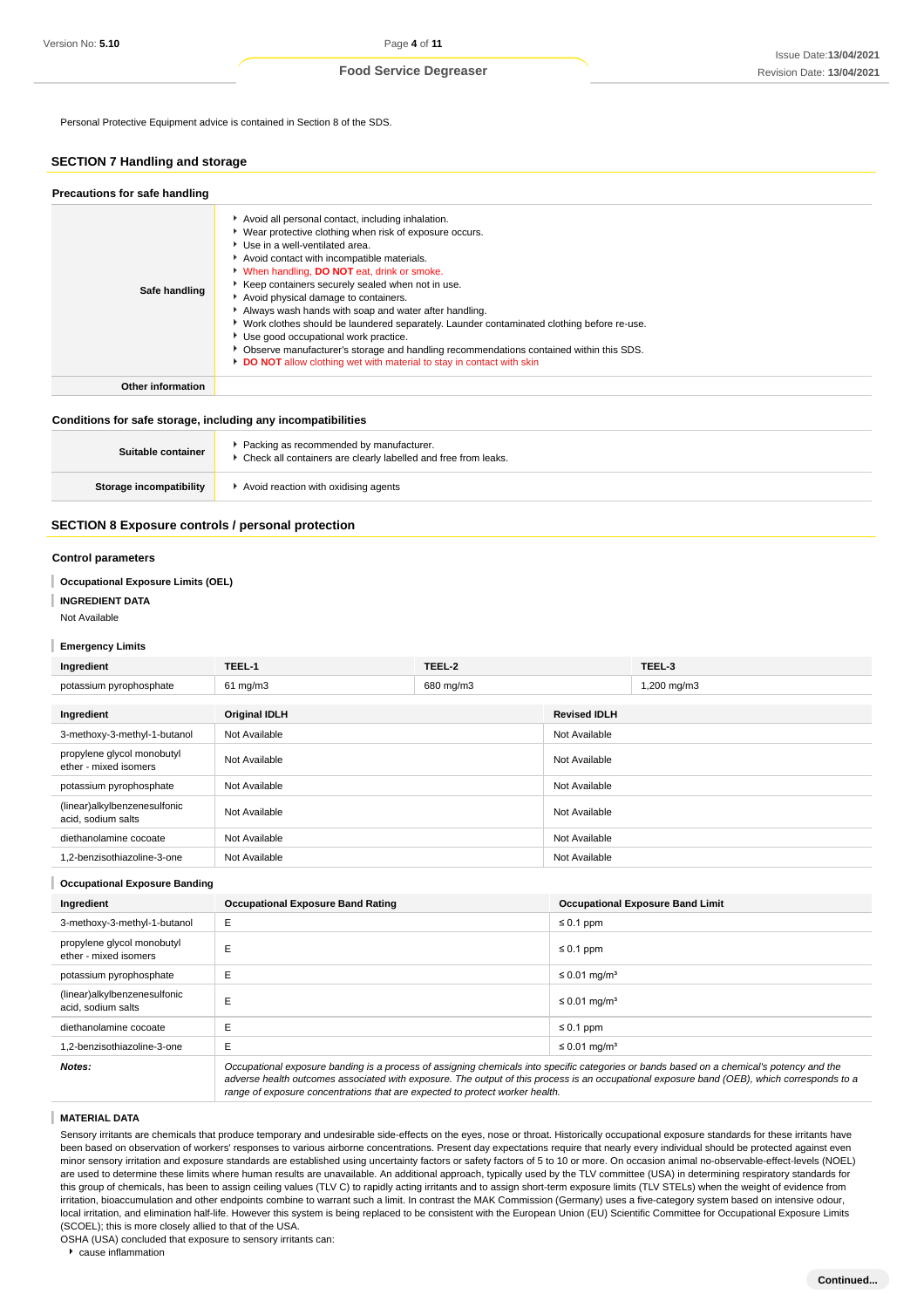- cause increased susceptibility to other irritants and infectious agents
- $\blacktriangleright$  lead to permanent injury or dysfunction
- permit greater absorption of hazardous substances and
- acclimate the worker to the irritant warning properties of these substances thus increasing the risk of overexposure.

| <b>Exposure controls</b>            |                                                                                                                                                                                                                                                                                                                                                                                                                                                                                                                                                                                                                                                                                                                                                                                                                                                                                                                                                                                                                                                                                                                                                                                                                                                                                                                                                             |
|-------------------------------------|-------------------------------------------------------------------------------------------------------------------------------------------------------------------------------------------------------------------------------------------------------------------------------------------------------------------------------------------------------------------------------------------------------------------------------------------------------------------------------------------------------------------------------------------------------------------------------------------------------------------------------------------------------------------------------------------------------------------------------------------------------------------------------------------------------------------------------------------------------------------------------------------------------------------------------------------------------------------------------------------------------------------------------------------------------------------------------------------------------------------------------------------------------------------------------------------------------------------------------------------------------------------------------------------------------------------------------------------------------------|
| Appropriate engineering<br>controls | Engineering controls are used to remove a hazard or place a barrier between the worker and the hazard. Well-designed engineering controls can<br>be highly effective in protecting workers and will typically be independent of worker interactions to provide this high level of protection.<br>The basic types of engineering controls are:<br>Process controls which involve changing the way a job activity or process is done to reduce the risk.<br>Enclosure and/or isolation of emission source which keeps a selected hazard 'physically' away from the worker and ventilation that strategically<br>'adds' and 'removes' air in the work environment. Ventilation can remove or dilute an air contaminant if designed properly. The design of a<br>ventilation system must match the particular process and chemical or contaminant in use.<br>Employers may need to use multiple types of controls to prevent employee overexposure.<br>General exhaust is adequate under normal operating conditions. Local exhaust ventilation may be required in special circumstances. If risk of<br>overexposure exists, wear approved respirator. Supplied-air type respirator may be required in special circumstances. Correct fit is essential to<br>ensure adequate protection. Provide adequate ventilation in warehouses and enclosed storage areas. |
| <b>Personal protection</b>          |                                                                                                                                                                                                                                                                                                                                                                                                                                                                                                                                                                                                                                                                                                                                                                                                                                                                                                                                                                                                                                                                                                                                                                                                                                                                                                                                                             |
| Eye and face protection             | Safety glasses with side shields.<br>Chemical goggles.<br>Contact lenses may pose a special hazard; soft contact lenses may absorb and concentrate irritants. A written policy document, describing<br>the wearing of lenses or restrictions on use, should be created for each workplace or task. This should include a review of lens absorption<br>and adsorption for the class of chemicals in use and an account of injury experience. Medical and first-aid personnel should be trained in<br>their removal and suitable equipment should be readily available. In the event of chemical exposure, begin eye irrigation immediately and<br>remove contact lens as soon as practicable. Lens should be removed at the first signs of eye redness or irritation - lens should be removed in<br>a clean environment only after workers have washed hands thoroughly. [CDC NIOSH Current Intelligence Bulletin 59], [AS/NZS 1336 or<br>national equivalent]                                                                                                                                                                                                                                                                                                                                                                                               |
| <b>Skin protection</b>              | See Hand protection below                                                                                                                                                                                                                                                                                                                                                                                                                                                                                                                                                                                                                                                                                                                                                                                                                                                                                                                                                                                                                                                                                                                                                                                                                                                                                                                                   |
| Hands/feet protection               | ▶ Wear chemical protective gloves, e.g. PVC.<br>▶ Wear safety footwear or safety gumboots, e.g. Rubber                                                                                                                                                                                                                                                                                                                                                                                                                                                                                                                                                                                                                                                                                                                                                                                                                                                                                                                                                                                                                                                                                                                                                                                                                                                      |
| <b>Body protection</b>              | See Other protection below                                                                                                                                                                                                                                                                                                                                                                                                                                                                                                                                                                                                                                                                                                                                                                                                                                                                                                                                                                                                                                                                                                                                                                                                                                                                                                                                  |
| Other protection                    | • Overalls.<br>P.V.C apron.<br><b>Barrier cream.</b><br>Skin cleansing cream.                                                                                                                                                                                                                                                                                                                                                                                                                                                                                                                                                                                                                                                                                                                                                                                                                                                                                                                                                                                                                                                                                                                                                                                                                                                                               |

## **SECTION 9 Physical and chemical properties**

### **Information on basic physical and chemical properties**

| Appearance                                      | Clear Green Liquid |                                                   |               |
|-------------------------------------------------|--------------------|---------------------------------------------------|---------------|
|                                                 |                    |                                                   |               |
| <b>Physical state</b>                           | Liquid             | Relative density (Water= 1)                       | $1.05 - 1.10$ |
| Odour                                           | Not Available      | <b>Partition coefficient n-octanol</b><br>/ water | Not Available |
| Odour threshold                                 | Not Available      | Auto-ignition temperature (°C)                    | Not Available |
| pH (as supplied)                                | $10.5 - 11.3$      | Decomposition temperature                         | Not Available |
| Melting point / freezing point<br>(°C)          | Not Available      | Viscosity (cSt)                                   | Not Available |
| Initial boiling point and boiling<br>range (°C) | $90 - 100$         | Molecular weight (g/mol)                          | Not Available |
| Flash point (°C)                                | Not Applicable     | <b>Taste</b>                                      | Not Available |
| <b>Evaporation rate</b>                         | Not Available      | <b>Explosive properties</b>                       | Not Available |
| Flammability                                    | Non Flammable      | <b>Oxidising properties</b>                       | Not Available |
| Upper Explosive Limit (%)                       | Not Available      | Surface Tension (dyn/cm or<br>$mN/m$ )            | Not Available |
| Lower Explosive Limit (%)                       | Not Available      | <b>Volatile Component (%vol)</b>                  | Not Available |
| Vapour pressure (kPa)                           | Not Available      | Gas group                                         | Not Available |
| Solubility in water                             | Miscible           | pH as a solution (1%)                             | Not Available |
| Vapour density (Air = 1)                        | Not Available      | VOC g/L                                           | Not Available |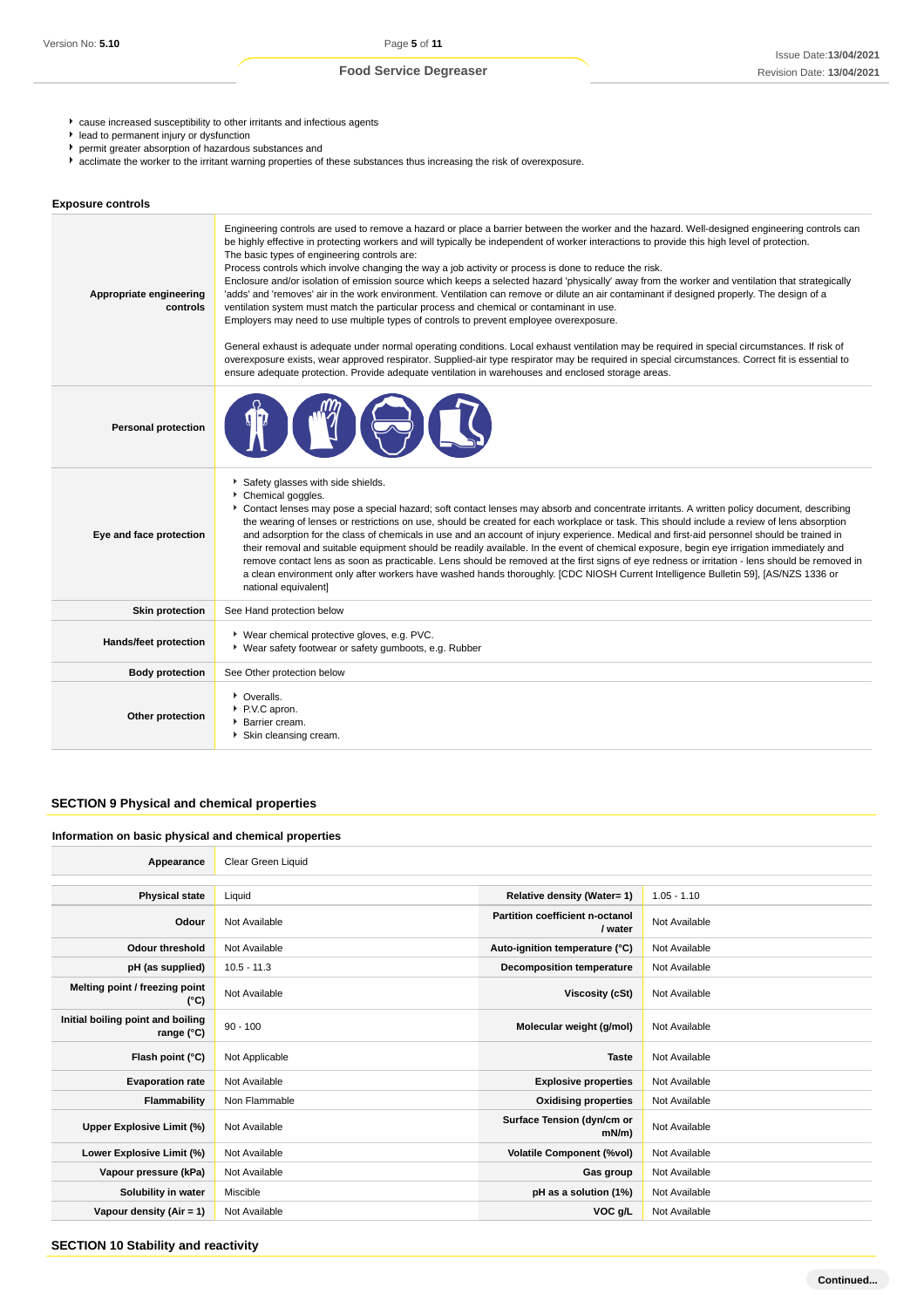| Reactivity                                 | See section 7                                                                                                                        |
|--------------------------------------------|--------------------------------------------------------------------------------------------------------------------------------------|
| <b>Chemical stability</b>                  | • Unstable in the presence of incompatible materials.<br>▶ Product is considered stable.<br>Hazardous polymerisation will not occur. |
| Possibility of hazardous<br>reactions      | See section 7                                                                                                                        |
| <b>Conditions to avoid</b>                 | See section 7                                                                                                                        |
| Incompatible materials                     | See section 7                                                                                                                        |
| <b>Hazardous decomposition</b><br>products | See section 5                                                                                                                        |

## **SECTION 11 Toxicological information**

## **Information on toxicological effects**

| Inhaled                       | Evidence shows, or practical experience predicts, that the material produces irritation of the respiratory system, in a substantial number of<br>individuals, following inhalation. In contrast to most organs, the lung is able to respond to a chemical insult by first removing or neutralising the<br>irritant and then repairing the damage. The repair process, which initially evolved to protect mammalian lungs from foreign matter and antigens,<br>may however, produce further lung damage resulting in the impairment of gas exchange, the primary function of the lungs. Respiratory tract<br>irritation often results in an inflammatory response involving the recruitment and activation of many cell types, mainly derived from the vascular<br>system.<br>The material has NOT been classified by EC Directives or other classification systems as 'harmful by inhalation'. This is because of the lack of<br>corroborating animal or human evidence. In the absence of such evidence, care should be taken nevertheless to ensure exposure is kept to a<br>minimum and that suitable control measures be used, in an occupational setting to control vapours, fumes and aerosols.                                                                                                                                                                                                                                                                                                                          |                   |                                                                                                                                                    |  |  |  |  |
|-------------------------------|--------------------------------------------------------------------------------------------------------------------------------------------------------------------------------------------------------------------------------------------------------------------------------------------------------------------------------------------------------------------------------------------------------------------------------------------------------------------------------------------------------------------------------------------------------------------------------------------------------------------------------------------------------------------------------------------------------------------------------------------------------------------------------------------------------------------------------------------------------------------------------------------------------------------------------------------------------------------------------------------------------------------------------------------------------------------------------------------------------------------------------------------------------------------------------------------------------------------------------------------------------------------------------------------------------------------------------------------------------------------------------------------------------------------------------------------------------------------------------------------------------------------------------|-------------------|----------------------------------------------------------------------------------------------------------------------------------------------------|--|--|--|--|
| Ingestion                     | The material has NOT been classified by EC Directives or other classification systems as 'harmful by ingestion'. This is because of the lack of<br>corroborating animal or human evidence. The material may still be damaging to the health of the individual, following ingestion, especially where<br>pre-existing organ (e.g liver, kidney) damage is evident. Present definitions of harmful or toxic substances are generally based on doses<br>producing mortality rather than those producing morbidity (disease, ill-health). Gastrointestinal tract discomfort may produce nausea and<br>vomiting. In an occupational setting however, ingestion of insignificant quantities is not thought to be cause for concern.                                                                                                                                                                                                                                                                                                                                                                                                                                                                                                                                                                                                                                                                                                                                                                                                  |                   |                                                                                                                                                    |  |  |  |  |
| <b>Skin Contact</b>           | Evidence exists, or practical experience predicts, that the material either produces inflammation of the skin in a substantial number of individuals<br>following direct contact, and/or produces significant inflammation when applied to the healthy intact skin of animals, for up to four hours, such<br>inflammation being present twenty-four hours or more after the end of the exposure period. Skin irritation may also be present after prolonged or<br>repeated exposure; this may result in a form of contact dermatitis (nonallergic). The dermatitis is often characterised by skin redness (erythema)<br>and swelling (oedema) which may progress to blistering (vesiculation), scaling and thickening of the epidermis. At the microscopic level there<br>may be intercellular oedema of the spongy layer of the skin (spongiosis) and intracellular oedema of the epidermis.<br>The material may accentuate any pre-existing dermatitis condition<br>Skin contact is not thought to have harmful health effects (as classified under EC Directives); the material may still produce health damage<br>following entry through wounds, lesions or abrasions.<br>Open cuts, abraded or irritated skin should not be exposed to this material<br>Entry into the blood-stream through, for example, cuts, abrasions, puncture wounds or lesions, may produce systemic injury with harmful effects.<br>Examine the skin prior to the use of the material and ensure that any external damage is suitably protected. |                   |                                                                                                                                                    |  |  |  |  |
| Eye                           |                                                                                                                                                                                                                                                                                                                                                                                                                                                                                                                                                                                                                                                                                                                                                                                                                                                                                                                                                                                                                                                                                                                                                                                                                                                                                                                                                                                                                                                                                                                                |                   | When applied to the eye(s) of animals, the material produces severe ocular lesions which are present twenty-four hours or more after instillation. |  |  |  |  |
|                               | Long-term exposure to respiratory irritants may result in disease of the airways involving difficult breathing and related systemic problems.<br>Limited evidence suggests that repeated or long-term occupational exposure may produce cumulative health effects involving organs or<br>biochemical systems.                                                                                                                                                                                                                                                                                                                                                                                                                                                                                                                                                                                                                                                                                                                                                                                                                                                                                                                                                                                                                                                                                                                                                                                                                  |                   |                                                                                                                                                    |  |  |  |  |
| Chronic                       |                                                                                                                                                                                                                                                                                                                                                                                                                                                                                                                                                                                                                                                                                                                                                                                                                                                                                                                                                                                                                                                                                                                                                                                                                                                                                                                                                                                                                                                                                                                                |                   |                                                                                                                                                    |  |  |  |  |
|                               |                                                                                                                                                                                                                                                                                                                                                                                                                                                                                                                                                                                                                                                                                                                                                                                                                                                                                                                                                                                                                                                                                                                                                                                                                                                                                                                                                                                                                                                                                                                                |                   |                                                                                                                                                    |  |  |  |  |
| <b>Food Service Degreaser</b> | <b>TOXICITY</b>                                                                                                                                                                                                                                                                                                                                                                                                                                                                                                                                                                                                                                                                                                                                                                                                                                                                                                                                                                                                                                                                                                                                                                                                                                                                                                                                                                                                                                                                                                                |                   | <b>IRRITATION</b>                                                                                                                                  |  |  |  |  |
|                               | Not Available                                                                                                                                                                                                                                                                                                                                                                                                                                                                                                                                                                                                                                                                                                                                                                                                                                                                                                                                                                                                                                                                                                                                                                                                                                                                                                                                                                                                                                                                                                                  |                   | Not Available                                                                                                                                      |  |  |  |  |
|                               |                                                                                                                                                                                                                                                                                                                                                                                                                                                                                                                                                                                                                                                                                                                                                                                                                                                                                                                                                                                                                                                                                                                                                                                                                                                                                                                                                                                                                                                                                                                                |                   |                                                                                                                                                    |  |  |  |  |
|                               | <b>TOXICITY</b>                                                                                                                                                                                                                                                                                                                                                                                                                                                                                                                                                                                                                                                                                                                                                                                                                                                                                                                                                                                                                                                                                                                                                                                                                                                                                                                                                                                                                                                                                                                | <b>IRRITATION</b> |                                                                                                                                                    |  |  |  |  |
| 3-methoxy-3-methyl-1-butanol  | dermal (rat) LD50: >2000 mg/kg[1]                                                                                                                                                                                                                                                                                                                                                                                                                                                                                                                                                                                                                                                                                                                                                                                                                                                                                                                                                                                                                                                                                                                                                                                                                                                                                                                                                                                                                                                                                              |                   | Eye: adverse effect observed (irritating)[1]                                                                                                       |  |  |  |  |
|                               | Oral(Rat) LD50; >2000 mg/kg[1]                                                                                                                                                                                                                                                                                                                                                                                                                                                                                                                                                                                                                                                                                                                                                                                                                                                                                                                                                                                                                                                                                                                                                                                                                                                                                                                                                                                                                                                                                                 |                   | Skin: no adverse effect observed (not irritating)[1]                                                                                               |  |  |  |  |
|                               | <b>TOXICITY</b>                                                                                                                                                                                                                                                                                                                                                                                                                                                                                                                                                                                                                                                                                                                                                                                                                                                                                                                                                                                                                                                                                                                                                                                                                                                                                                                                                                                                                                                                                                                |                   | <b>IRRITATION</b>                                                                                                                                  |  |  |  |  |
| propylene glycol monobutyl    | dermal (rat) LD50: >2000 mg/kg $[2]$                                                                                                                                                                                                                                                                                                                                                                                                                                                                                                                                                                                                                                                                                                                                                                                                                                                                                                                                                                                                                                                                                                                                                                                                                                                                                                                                                                                                                                                                                           |                   | Eye (rabbit): 15 mg SEVERE                                                                                                                         |  |  |  |  |
| ether - mixed isomers         | Oral(Rat) LD50; $\sim$ 3300 mg/kg $^{[2]}$                                                                                                                                                                                                                                                                                                                                                                                                                                                                                                                                                                                                                                                                                                                                                                                                                                                                                                                                                                                                                                                                                                                                                                                                                                                                                                                                                                                                                                                                                     |                   | Skin (rabbit): 500 mg open Mild                                                                                                                    |  |  |  |  |
|                               |                                                                                                                                                                                                                                                                                                                                                                                                                                                                                                                                                                                                                                                                                                                                                                                                                                                                                                                                                                                                                                                                                                                                                                                                                                                                                                                                                                                                                                                                                                                                |                   |                                                                                                                                                    |  |  |  |  |
|                               | <b>TOXICITY</b>                                                                                                                                                                                                                                                                                                                                                                                                                                                                                                                                                                                                                                                                                                                                                                                                                                                                                                                                                                                                                                                                                                                                                                                                                                                                                                                                                                                                                                                                                                                | <b>IRRITATION</b> |                                                                                                                                                    |  |  |  |  |
| potassium pyrophosphate       | Dermal (rabbit) LD50: >2000 mg/kg <sup>[1]</sup>                                                                                                                                                                                                                                                                                                                                                                                                                                                                                                                                                                                                                                                                                                                                                                                                                                                                                                                                                                                                                                                                                                                                                                                                                                                                                                                                                                                                                                                                               |                   | Eye: adverse effect observed (irritating)[1]                                                                                                       |  |  |  |  |
|                               | Inhalation(Rat) LC50; $>0.58$ mg/l4h <sup>[1]</sup><br>Oral(Rat) LD50; >300<2000 mg/kg[1]                                                                                                                                                                                                                                                                                                                                                                                                                                                                                                                                                                                                                                                                                                                                                                                                                                                                                                                                                                                                                                                                                                                                                                                                                                                                                                                                                                                                                                      |                   | Skin: no adverse effect observed (not irritating)[1]                                                                                               |  |  |  |  |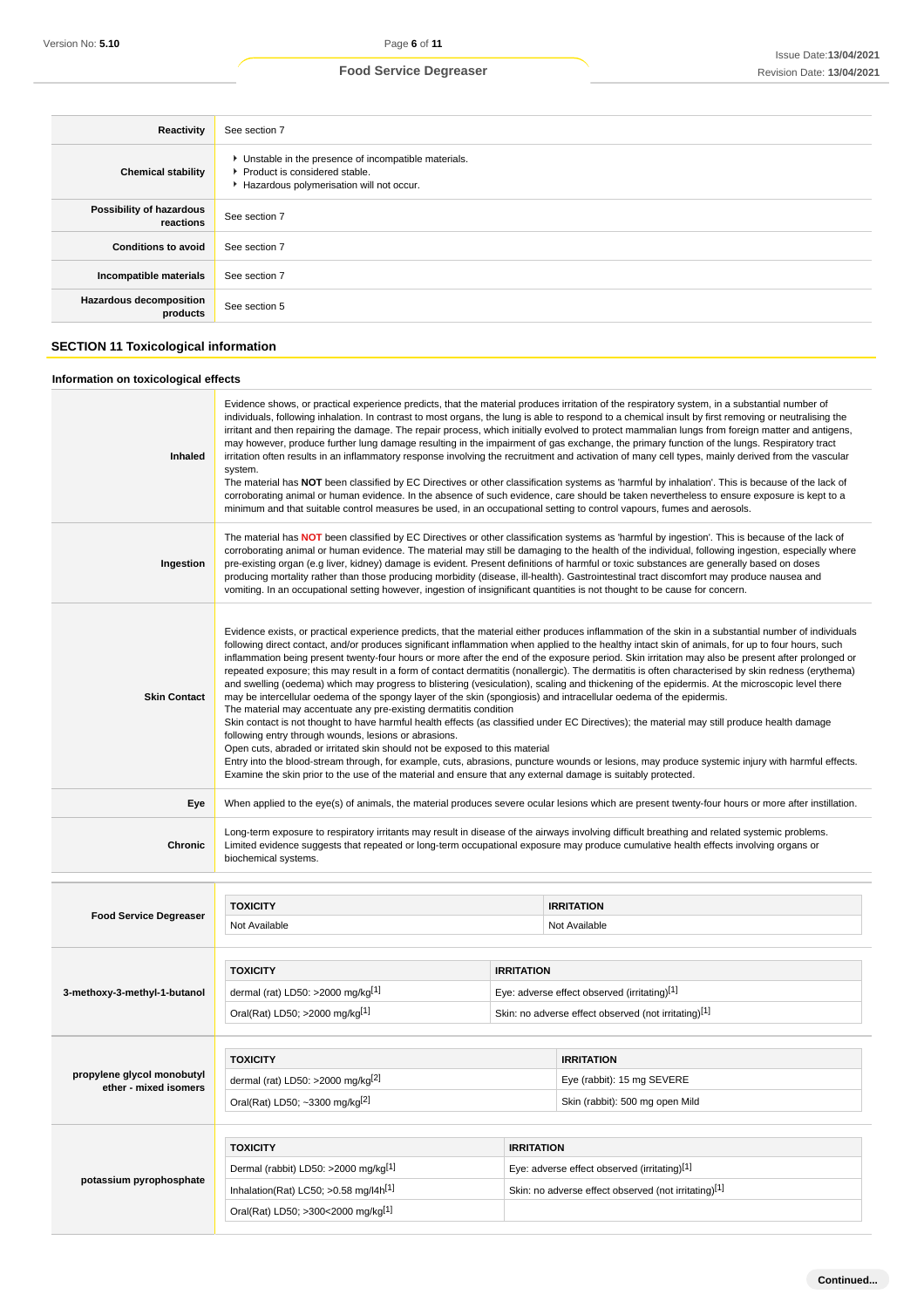| (linear)alkylbenzenesulfonic<br>acid, sodium salts | <b>TOXICITY</b>                                                                       |                                                                                                                                        | <b>IRRITATION</b> |  |
|----------------------------------------------------|---------------------------------------------------------------------------------------|----------------------------------------------------------------------------------------------------------------------------------------|-------------------|--|
|                                                    | Oral(Rat) LD50; 800 mg/kg[2]                                                          |                                                                                                                                        | Not Available     |  |
| diethanolamine cocoate                             | <b>TOXICITY</b>                                                                       |                                                                                                                                        | <b>IRRITATION</b> |  |
|                                                    | Oral(Rat) LD50; >2000 mg/kg <sup>[2]</sup>                                            | Not Available                                                                                                                          |                   |  |
|                                                    |                                                                                       |                                                                                                                                        |                   |  |
|                                                    | <b>TOXICITY</b>                                                                       | <b>IRRITATION</b>                                                                                                                      |                   |  |
| 1,2-benzisothiazoline-3-one                        | dermal (rat) LD50: >2000 mg/kg[1]                                                     | Eye: adverse effect observed (irreversible damage)[1]                                                                                  |                   |  |
|                                                    | Oral(Rat) LD50; 454 mg/kg[1]                                                          | Skin: no adverse effect observed (not irritating)[1]                                                                                   |                   |  |
| Legend:                                            | specified data extracted from RTECS - Register of Toxic Effect of chemical Substances | 1. Value obtained from Europe ECHA Registered Substances - Acute toxicity 2.* Value obtained from manufacturer's SDS. Unless otherwise |                   |  |

| <b>Acute Toxicity</b>                       | $\boldsymbol{\mathsf{x}}$ | Carcinogenicity                 | ×                                                                                                                                             |
|---------------------------------------------|---------------------------|---------------------------------|-----------------------------------------------------------------------------------------------------------------------------------------------|
| <b>Skin Irritation/Corrosion</b>            | $\checkmark$              | Reproductivity                  | ×                                                                                                                                             |
| <b>Serious Eye Damage/Irritation</b>        | $\checkmark$              | <b>STOT - Single Exposure</b>   | $\checkmark$                                                                                                                                  |
| <b>Respiratory or Skin</b><br>sensitisation | ×                         | <b>STOT - Repeated Exposure</b> | ×                                                                                                                                             |
| Mutagenicity                                | ×                         | <b>Aspiration Hazard</b>        | ×                                                                                                                                             |
|                                             |                           | Legend:                         | $\blacktriangleright$ - Data either not available or does not fill the criteria for classification<br>- Data available to make classification |

## **SECTION 12 Ecological information**

| <b>Toxicity</b>                                     |                       |     |                                 |      |                                       |                               |       |                               |                      |                |                          |  |
|-----------------------------------------------------|-----------------------|-----|---------------------------------|------|---------------------------------------|-------------------------------|-------|-------------------------------|----------------------|----------------|--------------------------|--|
|                                                     | Endpoint              |     | <b>Test Duration (hr)</b>       |      | <b>Species</b>                        |                               | Value |                               |                      | <b>Source</b>  |                          |  |
| <b>Food Service Degreaser</b>                       | Not Available         |     | Not Available                   |      | Not Available                         |                               |       | Not Available                 |                      |                | Not Available            |  |
|                                                     | Endpoint              |     | <b>Test Duration (hr)</b>       |      | <b>Species</b>                        |                               |       | Value                         |                      | Source         |                          |  |
|                                                     | EC50(ECx)             | 504 |                                 |      | Crustacea                             |                               |       |                               | $>100$ mg/l          |                | 2                        |  |
| 3-methoxy-3-methyl-1-butanol                        | LC50                  | 96  |                                 |      | Fish                                  |                               |       |                               | >100mg/l             |                | $\overline{2}$           |  |
|                                                     | <b>EC50</b>           | 48  |                                 |      | Crustacea                             |                               |       |                               | >1000mg/l            |                | 2                        |  |
|                                                     | <b>EC50</b>           | 72  |                                 |      |                                       | Algae or other aquatic plants |       |                               | >1000mg/l            |                | $\overline{2}$           |  |
|                                                     | Endpoint              |     | <b>Test Duration (hr)</b>       |      |                                       | <b>Species</b>                |       | Value                         |                      |                | Source                   |  |
| propylene glycol monobutyl<br>ether - mixed isomers | NOEC(ECx)             |     | 48                              |      |                                       | Crustacea                     |       | 1000mg/l                      |                      | $\mathbf{1}$   |                          |  |
|                                                     |                       |     |                                 |      |                                       |                               |       | Value                         |                      |                |                          |  |
| potassium pyrophosphate                             | Endpoint<br>EC50(ECx) |     | <b>Test Duration (hr)</b><br>48 |      | <b>Species</b>                        |                               |       |                               |                      |                | Source<br>$\overline{2}$ |  |
|                                                     | LC50                  |     | 96                              |      | Algae or other aquatic plants<br>Fish |                               |       | >=100<=200mg/l<br>$>100$ mg/l |                      |                | $\overline{2}$           |  |
|                                                     | <b>EC50</b>           |     | 48                              |      | Crustacea                             |                               |       | $>100$ mg/l                   |                      | $\overline{2}$ |                          |  |
|                                                     | <b>EC50</b>           |     | 72                              |      | Algae or other aquatic plants         |                               |       | $>100$ mg/l                   |                      | $\overline{2}$ |                          |  |
|                                                     |                       |     |                                 |      |                                       |                               |       |                               |                      |                |                          |  |
|                                                     | Endpoint              |     | <b>Test Duration (hr)</b>       |      | <b>Species</b>                        |                               |       | Value                         |                      | <b>Source</b>  |                          |  |
| (linear)alkylbenzenesulfonic<br>acid, sodium salts  | NOEC(ECx)             |     | 168                             | Fish |                                       | $0.3$ mg/L                    |       | 5                             |                      |                |                          |  |
|                                                     | EC50                  |     | 48                              |      | Crustacea                             |                               | 2mg/L | 5                             |                      |                |                          |  |
|                                                     | Endpoint              |     | <b>Test Duration (hr)</b>       |      | <b>Species</b>                        |                               |       | Value                         |                      |                | <b>Source</b>            |  |
|                                                     | ECO(ECx)              | 96  |                                 |      |                                       | Algae or other aquatic plants |       |                               | 1 <sub>mg</sub> /I   |                | 1                        |  |
| diethanolamine cocoate                              | <b>EC50</b>           | 48  |                                 |      | Crustacea                             |                               |       |                               | 2.39mg/l             |                | $\mathbf{1}$             |  |
|                                                     | <b>LC50</b>           | 96  |                                 | Fish |                                       |                               |       |                               | 2.8 <sub>m</sub> g/l |                | 1                        |  |
|                                                     | EC50                  | 96  |                                 |      |                                       | Algae or other aquatic plants |       |                               | 2.3 <sub>m</sub> g/l |                | $\mathbf{1}$             |  |
|                                                     | Endpoint              |     | <b>Test Duration (hr)</b>       |      |                                       | <b>Species</b>                | Value |                               |                      |                | Source                   |  |
| 1,2-benzisothiazoline-3-one                         | <b>EC50</b>           |     | 48                              |      |                                       | Crustacea                     |       | $0.001$ mg/L                  |                      | $\overline{4}$ |                          |  |
|                                                     | <b>LC50</b>           |     | 96                              |      | Fish                                  |                               |       | <= 0.002mg/L                  |                      | $\overline{4}$ |                          |  |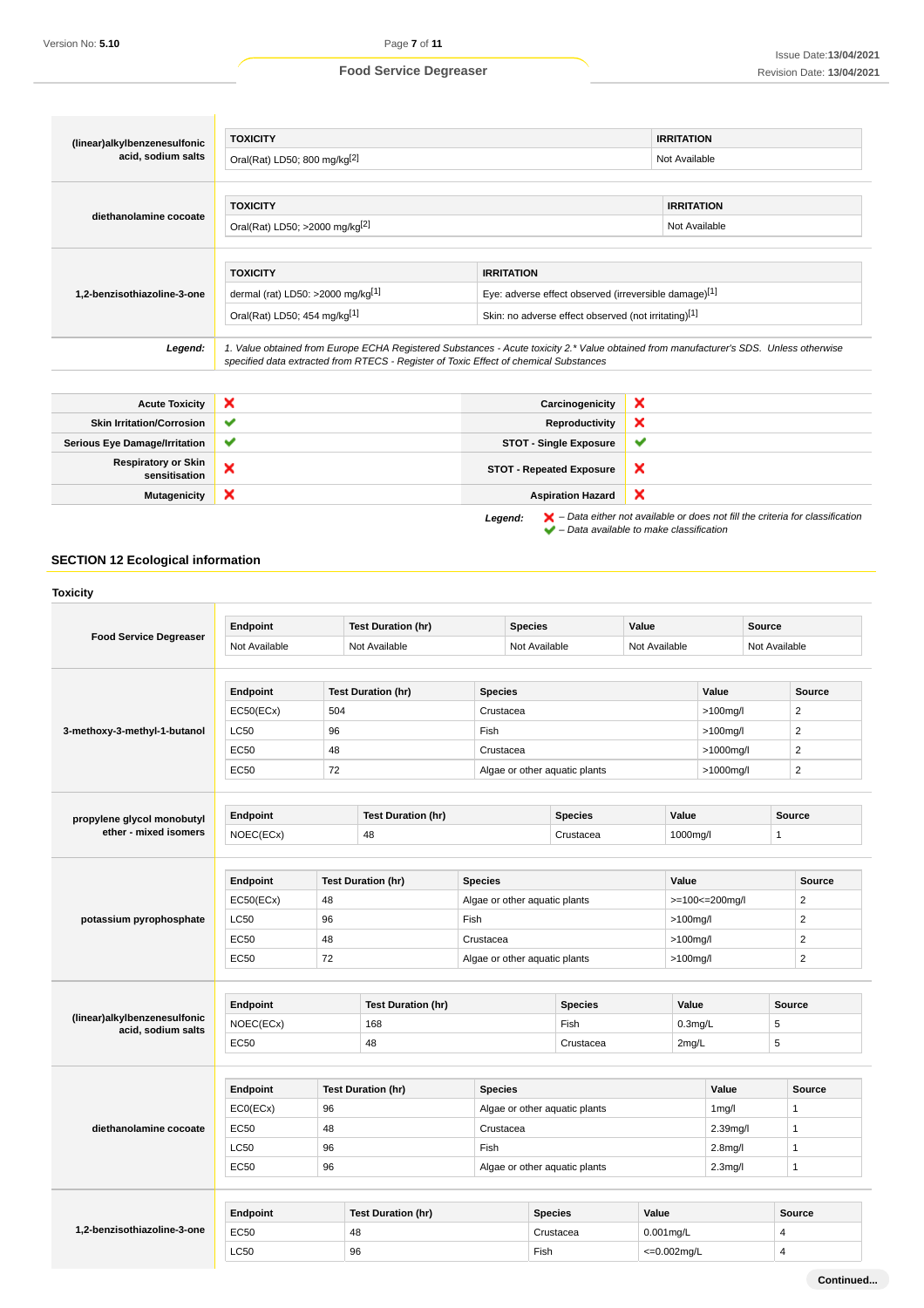|         | EC50(ECx)                                                                                                                               | 48                                                                                                                                            | Crustacea | $0.001$ ma/L |  |  |  |
|---------|-----------------------------------------------------------------------------------------------------------------------------------------|-----------------------------------------------------------------------------------------------------------------------------------------------|-----------|--------------|--|--|--|
|         |                                                                                                                                         |                                                                                                                                               |           |              |  |  |  |
| Leaend: |                                                                                                                                         | Extracted from 1. IUCLID Toxicity Data 2. Europe ECHA Registered Substances - Ecotoxicological Information - Aquatic Toxicity 3. EPIWIN Suite |           |              |  |  |  |
|         | V3.12 (QSAR) - Aquatic Toxicity Data (Estimated) 4. US EPA, Ecotox database - Aquatic Toxicity Data 5. ECETOC Aquatic Hazard Assessment |                                                                                                                                               |           |              |  |  |  |
|         |                                                                                                                                         | Data 6. NITE (Japan) - Bioconcentration Data 7. METI (Japan) - Bioconcentration Data 8. Vendor Data                                           |           |              |  |  |  |

On the basis of available evidence concerning either toxicity, persistence, potential to accumulate and or observed environmental fate and behaviour, the material may present a danger, immediate or long-term and /or delayed, to the structure and/ or functioning of natural ecosystems.

for propylene glycol ethers: **Environmental fate:**

Most are liquids at room temperature and all are water-soluble.

Typical propylene glycol ethers include propylene glycol n-butyl ether (PnB); dipropylene glycol n-butyl ether (DPnB); dipropylene glycol methyl ether acetate (DPMA); tripropylene glycol methyl ether (TPM)

Environmental fate: Log octanol-water partition coefficients (log Kow's) range from 0.309 for TPM to 1.523 for DPnB. Calculated BCFs range from 1.47 for DPnB to 3.16 for DPMA and TPM, indicating low bioaccumulation. Henry's Law Constants, which indicate propensity to partition from water to air, are low for all category members, ranging from 5.7 x 10-9 atm-m3/mole for TPM to 2.7 x10-9 atm-m3/mole for PnB. Fugacity modeling indicates that most propylene glycol ethers are likely to partition roughly equally into the soil and water compartments in the environment with small to negligible amounts remaining in other environmental compartments (air, sediment, and aquatic biota). Propylene glycol ethers are unlikely to persist in the environment. Once in air, the half-life of the category members due to direct reactions with photochemically generated hydroxyl radicals, range from 2.0 hours for TPM to 4.6 hours for PnB. In water, most members of this family are 'readily biodegradable' under aerobic conditions. (DPMA degraded within 28 days (and within the specified 10-day window) but only using pre-adapted or 'acclimated' inoculum.). In soil, biodegradation is rapid for PM and PMA.

### **Ecotoxicity:**

Acute aquatic toxicity testing indicates low toxicity for both ethers and acetates. For ethers, effect concentrations are > 500 mg/L. For acetates, effect concentrations are > 151 mg/L. For 3-methyl-3-methoxy butanol (MMB):

#### **Environmental fate:**

MMB is a colourless liquid with a water solubility of 100 g/l at 25 C, a melting point of lower than -50 C, a boiling point of 173 C at 1013 hPa, a vapour pressure of 1.25 hPa at 25 C and a density of 0.927 g/cm3 at 25 C. Based on the measured log Kow value of 0.18 bio- or geoaccumulation of this chemical is unlikely. Environmental distribution using a Mackay level III fugacity model suggests that when MMB is released into air or water, it remains in the original compartment whereas when released into soil, 29.4 % is distributed into air, 9.3 % into water and 61.3 % remains in soil. A ready biodegradability test showed that MMB failed to meet a criterion for ready biodegradability (biodegradation rate = 50% after 28 days). however complete biodegradation was observed in an inherent biodegradation test. A study on hydrolysis indicates that MMB is stable in water. In the atmosphere MMB is indirectly photodegraded by reaction with OH radicals with a half-life of 1.1 days

### **Ecotoxicity:**

Algae.ErC50 (72 h): Selenastrum capricornutum >1000 mg/l; EbC50 >1000 mg/l (OECD TG 201, open system)

Daphnia magna EC50 (48 h): >1000 mg/l (OECD TG 202, static)

Fish LC50:(96 h): Oryzias latipes >100 mg/l (OECD TG 203, semi-static)

For chronic toxicity to algae, a 72 h NOEbC of 1,000 mg/L (OECD TG 201, Selenastrum capricornutum, open system) was reported. In daphnids, an 21 d EC50 of >100 mg and a 21 d NOEC of 100 mg/L were reported (OECD TG 211, Daphnia magna, semi-static).

#### For glycol ethers: **Environmental fate:**

Ether groups are generally stable to hydrolysis in water under neutral conditions and ambient temperatures. OECD guideline studies indicate ready biodegradability for several glycol ethers although higher molecular weight species seem to biodegrade at a slower rate. No glycol ethers that have been tested demonstrate marked resistance to biodegradative processes. Upon release to the atmosphere by evaporation, high boiling glycol ethers are estimated to undergo photodegradation (atmospheric half lives = 2.4-2.5 hr). When released to water, glycol ethers undergo biodegradation (typically 47-92% after 8-21 days) and have a low potential for bioaccumulation (log Kow ranges from -1.73 to +0.51). **Ecotoxicity:**

Aquatic toxicity data indicate that the tri- and tetra ethylene glycol ethers are 'practically non-toxic' to aquatic species. No major differences are observed in the order of toxicity going from the methyl- to the butyl ethers.

Glycols exert a high oxygen demand for decomposition and once released to the environments cause the death of aquatic organisms if dissolved oxygen is depleted. For linear alkylbenzene sulfonic acids (LABS) (and their salts):

#### **Environmental fate:**

LABS are generally highly water soluble (miscible) and have a relatively low Kow. The environmental fate data indicate that these chemicals are highly susceptible to photo-and biodegradation.

LABS are strong acids (pKa <1) that are completely ionised in aqueous solutions. The chemical species present in aqueous solutions at neutral (physiological) pH is the linear alkylbenzene sulfonate (the LAS ion) (C10-14 linear alkyl benzene-SO3-), the identical species present in solutions of LAS, where the counter ion (typically sodium, calcium or ammonium) will disassociate to form the LAS anion. Thus, the physical-chemical, environmental fate, ecotoxicity and toxicity properties of the LABS and LAS would be expected to be similar. It should be noted that the LABS are liquids and LAS is a solid at room temperature. However, in water the difference between the LAB sulfonic acids and LAS disappears as dissociation results in the same ion in solution. Therefore, parameters such as Kow, water solubility and pH/pKa are appropriate to compare. The octanol-water partition coefficients are around 2 (log Kow) for all of the chemicals in this category

LABS are not expected to volatilise significantly. Fugacity modeling predicts that most of these chemicals will partition to the soil and water. Very little partitions to the air or sediment. Photodegradation is estimated (using EPI Suite software) to be a significant mechanism for breakdown. Based on the model estimates, the hydroxyl radical reaction half-lives ranged from about 7 to 8.6 hours. Estimated data for LAS were similar. Furthermore, measured data for LAS suggest even more rapid photodegradation, with 95% of the material degraded within 20 minutes at 20 C in a laboratory study.

Experimental data data indicates that LAS is stable in water.

LABS are generally biodegradable. Measured biodegradation data indicate substantial microbial degradation under aerobic conditions. For dodecylbenzene sulfonic acid 69% of the material mineralised after 28 days. Biodegradation of the C10-16 derivatives and the LAS are also rapid, with 93% or greater of the material degrading within 28 or 37 days. In addition, studies show that straight chain alkylbenzene sulfonate materials readily degrade, with the shorter chain length compounds degrading more rapidly Thus, the data indicate that these chemicals are highly susceptible to degradation, both by photolytic and microbial mechanisms

The initial step in the biodegradation of LABS under aerobic conditions is an omega -oxidation of the terminal methyl group of the alkyl chain to form a carboxylic acid. Further degradation proceeds by a stepwise shortening of the alkyl chain by beta -oxidation leaving a short-chain sulfophenyl carboxylic acid. In the presence of molecular oxygen the aromatic ring structure hydrolyses to form a dihydroxy-benzene structure which is opened before desulfonation of the formed sulfonated dicarboxylic acid. The final degradation steps have not been investigated in details but are likely to occur by general bacterial metabolic routes involving a total mineralisation and assimilation into biomass . Both the initial omega -oxidation and the hydroxylation of the ring structure of LAS require molecular oxygen, and they are not expected to take place under anoxic conditions.

The BioConcentration Factor (BCF) tends to increase with increasing alkyl chain length but also the position of the aryl sulfonate moiety was important. A higher BCF was seen for linear alkyl benzenesulfonate isomers with the aryl sulfonate attached. Available data indicate that LABS have low to moderate bioaccumulation potential, with a bioconcentration factor for dodecyl benzene sulfonic acid of 130. LAS has bioconcentration factors that range from 22 to 87.

### **Ecotoxicity:**

Numerous studies have been performed to determine the effects of LABS towards aquatic organisms. The aquatic effect concentrations that were observed in these studies are highly variable. This variation is partly related to the testing of different isomers and homologues, but it may also be due to the specific test conditions and species. The length of the alkyl chain is an important factor determining the aquatic toxicity. In general, the homologues with the highest number of carbons in the alkyl chain are more toxic than are those with shorter alkyl chains. Today, commercial LABS have a homologue distribution between C10 and C13 with a typical average alkyl chain length of C11.6.

The widest range in the toxicity of LABS towards species belonging to the same group is found for algae Approximately 90% of the data found in the literature fall between 0.1 and 100 mg/l. Typical ranges of EC50 values are 1 to 100 mg/l for fresh water species and < 1 to 10 mg/l for marine species. Typical values lie between 29 and 170 mg/l

A very low EC100 value of 0.025 mg/l was determined for Gymnodium breve. Previous studies in which Gymnodium breve was exposed with AES confirm that this species is highly sensitive to surfactants, and occasionally available data for Gymnodium breve should therefore not be used for comparison of the aquatic toxicity between various surfactants. LC50 values have been found in the range of 1 to 10 mg/l when Daphnia magna were exposed with LABS homologues between C10 and C13. The acute toxicity of LABS to Daphnia

magna generally increases with increasing alkyl chain length. Typical values lie between 3 and 12 mg/l. A study with the marine crustacean Acartia tonsa indicated that a C10-13 LAS affected the survival at 0.54 mg/l (LC50) and the development rate at 0.51 mg/l (EC50) after 8 days of

exposure. The 48 h-LC50 that was obtained in the same study with Acartia tonsa was 2.1 mg/l.

Metabolites from biotransformation of LABS are reported to have a much lower toxicity to invertebrates compared to the toxicity of the intact surfactant.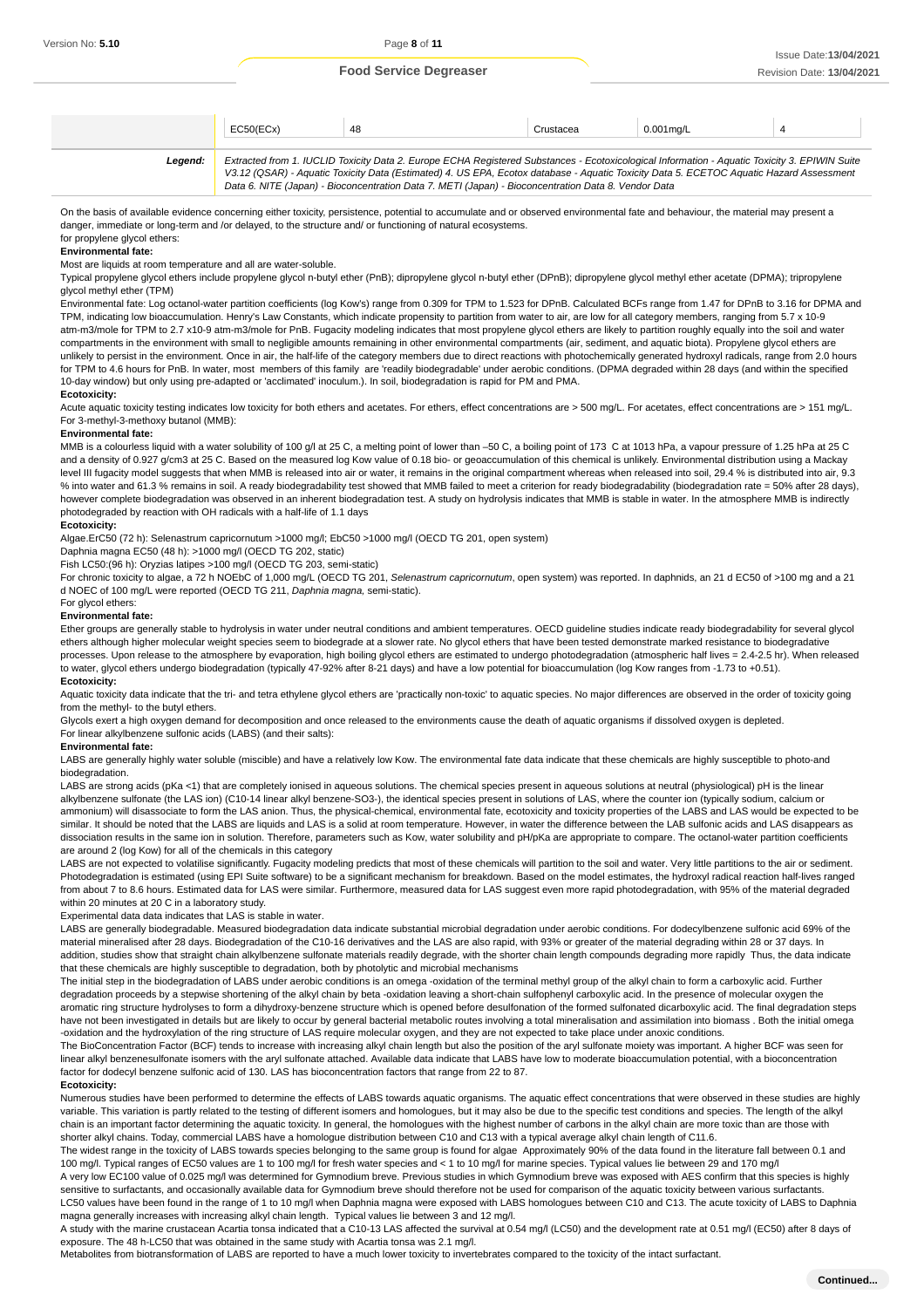The toxicity of LABS to fish generally increases with increasing alkyl chain length, and approximately a 10-fold difference in toxicity between homologues separated by two carbon atoms has been observed. As also noted for invertebrates, fish are less susceptible to metabolites from biotransformation of LABS . LC50 values below 1 mg/l were found for C11.9 (0.71 mg/l), C13 and C14 (both 0.4 mg/l) in studies with fathead minnow.

LABS sorb to sediment with partition coefficients of 50 to 1,000. The toxicity of LABS bound to sediment is relatively low compared to LABS in solution. NOEC and LOEC values were as high as 319 and 993 mg LABS/kg, respectively, for the sediment-living Chironomus riparius. The corresponding NOEC for LABS in solution was as low as 2.4 mg/l indicating that only a small fraction of the sorbed LABS was bioavailable. LABS dissolved in water may also cause chronic effects like reduction of the growth rate of the marine mussel Mytilus galloprovincialis. LABS sorbed to sediments did not have similar effects.

Environmental and Health Assessment of Substances in Household Detergents and Cosmetic Detergent Products, Environment Project, 615, 2001. Torben Madsen et al: Miljoministeriet (Danish Environmental Protection Agency)Assessment Plan for the Linear Alkylbenzene (LAB) Sulfonic Acids Category in Accordance with the USEPA High Production Volume Chemical Challenge Program: The LAB Sulfonic Acids Coalition **DO NOT** discharge into sewer or waterways

### **Persistence and degradability**

| Ingredient                                          | Persistence: Water/Soil | Persistence: Air |
|-----------------------------------------------------|-------------------------|------------------|
| 3-methoxy-3-methyl-1-butanol                        | LOW                     | LOW              |
| propylene glycol monobutyl<br>ether - mixed isomers | LOW                     | LOW              |

### **Bioaccumulative potential**

| Ingredient                                          | Bioaccumulation          |
|-----------------------------------------------------|--------------------------|
| 3-methoxy-3-methyl-1-butanol                        | LOW (LogKOW = $0.4555$ ) |
| propylene glycol monobutyl<br>ether - mixed isomers | LOW (LogKOW = $1.0577$ ) |

## **Mobility in soil**

| Ingredient                                          | Mobility             |
|-----------------------------------------------------|----------------------|
| 3-methoxy-3-methyl-1-butanol                        | $HIGH (KOC = 1)$     |
| propylene glycol monobutyl<br>ether - mixed isomers | $HIGH (KOC = 1.538)$ |

### **SECTION 13 Disposal considerations**

| Waste treatment methods             |                                                                                                                                                                                                                                                                                                                                                                                                                                                                                                                                                                                                                                                                                                                                                                                                                                                                                                                                                                                                                                                                                                                                                                                                                                                                                                                                            |
|-------------------------------------|--------------------------------------------------------------------------------------------------------------------------------------------------------------------------------------------------------------------------------------------------------------------------------------------------------------------------------------------------------------------------------------------------------------------------------------------------------------------------------------------------------------------------------------------------------------------------------------------------------------------------------------------------------------------------------------------------------------------------------------------------------------------------------------------------------------------------------------------------------------------------------------------------------------------------------------------------------------------------------------------------------------------------------------------------------------------------------------------------------------------------------------------------------------------------------------------------------------------------------------------------------------------------------------------------------------------------------------------|
| <b>Product / Packaging disposal</b> | Legislation addressing waste disposal requirements may differ by country, state and/ or territory. Each user must refer to laws operating in their<br>area. In some areas, certain wastes must be tracked.<br>A Hierarchy of Controls seems to be common - the user should investigate:<br>Reduction<br>▸ Reuse<br>$\triangleright$ Recycling<br>Disposal (if all else fails)<br>This material may be recycled if unused, or if it has not been contaminated so as to make it unsuitable for its intended use. If it has been<br>contaminated, it may be possible to reclaim the product by filtration, distillation or some other means. Shelf life considerations should also be<br>applied in making decisions of this type. Note that properties of a material may change in use, and recycling or reuse may not always be<br>appropriate.<br><b>DO NOT</b> allow wash water from cleaning or process equipment to enter drains.<br>It may be necessary to collect all wash water for treatment before disposal.<br>In all cases disposal to sewer may be subject to local laws and regulations and these should be considered first.<br>▶ Where in doubt contact the responsible authority.<br>Recycle wherever possible.<br>Decontaminate empty containers. Observe all label safeguards until containers are cleaned and destroyed. |

### **SECTION 14 Transport information**

| <b>Labels Required</b>  |                |
|-------------------------|----------------|
| <b>Marine Pollutant</b> | <b>NO</b>      |
| <b>HAZCHEM</b>          | Not Applicable |
|                         |                |

## **Land transport (ADG): NOT REGULATED FOR TRANSPORT OF DANGEROUS GOODS**

**Air transport (ICAO-IATA / DGR): NOT REGULATED FOR TRANSPORT OF DANGEROUS GOODS**

### **Sea transport (IMDG-Code / GGVSee): NOT REGULATED FOR TRANSPORT OF DANGEROUS GOODS**

### **Transport in bulk according to Annex II of MARPOL and the IBC code**

Not Applicable

### **Transport in bulk in accordance with MARPOL Annex V and the IMSBC Code**

| <b>Product name</b>                                 | Group         |
|-----------------------------------------------------|---------------|
| 3-methoxy-3-methyl-1-butanol                        | Not Available |
| propylene glycol monobutyl<br>ether - mixed isomers | Not Available |
| potassium pyrophosphate                             | Not Available |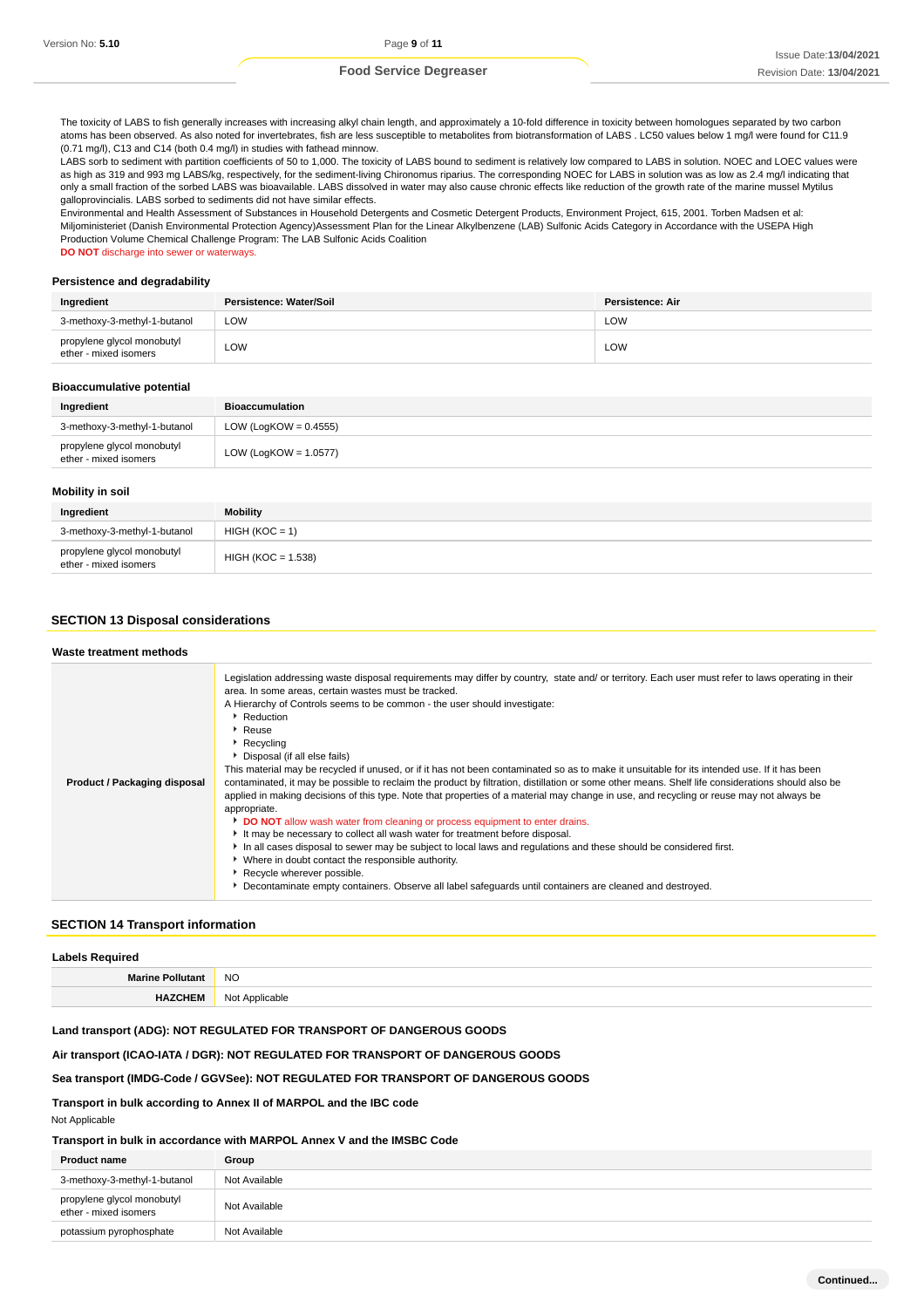| <b>Product name</b>                                | Group         |
|----------------------------------------------------|---------------|
| (linear)alkylbenzenesulfonic<br>acid, sodium salts | Not Available |
| diethanolamine cocoate                             | Not Available |
| 1,2-benzisothiazoline-3-one                        | Not Available |

### **Transport in bulk in accordance with the ICG Code**

| <b>Product name</b>                                 | <b>Ship Type</b> |
|-----------------------------------------------------|------------------|
| 3-methoxy-3-methyl-1-butanol                        | Not Available    |
| propylene glycol monobutyl<br>ether - mixed isomers | Not Available    |
| potassium pyrophosphate                             | Not Available    |
| (linear)alkylbenzenesulfonic<br>acid, sodium salts  | Not Available    |
| diethanolamine cocoate                              | Not Available    |
| 1,2-benzisothiazoline-3-one                         | Not Available    |

## **SECTION 15 Regulatory information**

## **Safety, health and environmental regulations / legislation specific for the substance or mixture**

#### I **3-methoxy-3-methyl-1-butanol is found on the following regulatory lists**

Australian Inventory of Industrial Chemicals (AIIC)

#### **propylene glycol monobutyl ether - mixed isomers is found on the following regulatory lists** I

Australian Inventory of Industrial Chemicals (AIIC)

#### T **potassium pyrophosphate is found on the following regulatory lists** Australian Inventory of Industrial Chemicals (AIIC)

T **(linear)alkylbenzenesulfonic acid, sodium salts is found on the following regulatory lists** Not Applicable

# **diethanolamine cocoate is found on the following regulatory lists**

Australian Inventory of Industrial Chemicals (AIIC)

### **1,2-benzisothiazoline-3-one is found on the following regulatory lists**

Australia Hazardous Chemical Information System (HCIS) - Hazardous Chemicals Australian Inventory of Industrial Chemicals (AIIC)

### **National Inventory Status**

| <b>National Inventory</b>                          | <b>Status</b>                                                                                                                                                                                                         |
|----------------------------------------------------|-----------------------------------------------------------------------------------------------------------------------------------------------------------------------------------------------------------------------|
| Australia - AIIC / Australia<br>Non-Industrial Use | No ((linear)alkylbenzenesulfonic acid, sodium salts)                                                                                                                                                                  |
| Canada - DSL                                       | No ((linear) alkylbenzenesulfonic acid, sodium salts)                                                                                                                                                                 |
| Canada - NDSL                                      | No (3-methoxy-3-methyl-1-butanol; propylene glycol monobutyl ether - mixed isomers; potassium pyrophosphate; (linear)alkylbenzenesulfonic<br>acid, sodium salts; diethanolamine cocoate; 1,2-benzisothiazoline-3-one) |
| China - IECSC                                      | Yes                                                                                                                                                                                                                   |
| Europe - EINEC / ELINCS / NLP                      | No ((linear)alkylbenzenesulfonic acid, sodium salts)                                                                                                                                                                  |
| Japan - ENCS                                       | No (potassium pyrophosphate; (linear)alkylbenzenesulfonic acid, sodium salts; diethanolamine cocoate)                                                                                                                 |
| Korea - KECI                                       | No (propylene glycol monobutyl ether - mixed isomers; (linear)alkylbenzenesulfonic acid, sodium salts)                                                                                                                |
| New Zealand - NZIoC                                | No ((linear) alkylbenzenes ulfonic acid, sodium salts)                                                                                                                                                                |
| Philippines - PICCS                                | No (propylene glycol monobutyl ether - mixed isomers; (linear)alkylbenzenesulfonic acid, sodium salts)                                                                                                                |
| USA - TSCA                                         | No (propylene glycol monobutyl ether - mixed isomers; (linear)alkylbenzenesulfonic acid, sodium salts)                                                                                                                |
| Taiwan - TCSI                                      | No ((linear)alkylbenzenesulfonic acid, sodium salts)                                                                                                                                                                  |
| Mexico - INSQ                                      | No (propylene glycol monobutyl ether - mixed isomers; potassium pyrophosphate; diethanolamine cocoate)                                                                                                                |
| Vietnam - NCI                                      | No ((linear) alkylbenzenes ulfonic acid, sodium salts)                                                                                                                                                                |
| Russia - FBEPH                                     | No ((linear)alkylbenzenesulfonic acid, sodium salts)                                                                                                                                                                  |
| Legend:                                            | Yes = All CAS declared ingredients are on the inventory<br>No = One or more of the CAS listed ingredients are not on the inventory and are not exempt from listing(see specific ingredients in brackets)              |

## **SECTION 16 Other information**

| . |
|---|
|   |

### **Other information**

Classification of the preparation and its individual components has drawn on official and authoritative sources as well as independent review by the Chemwatch Classification committee using available literature references.